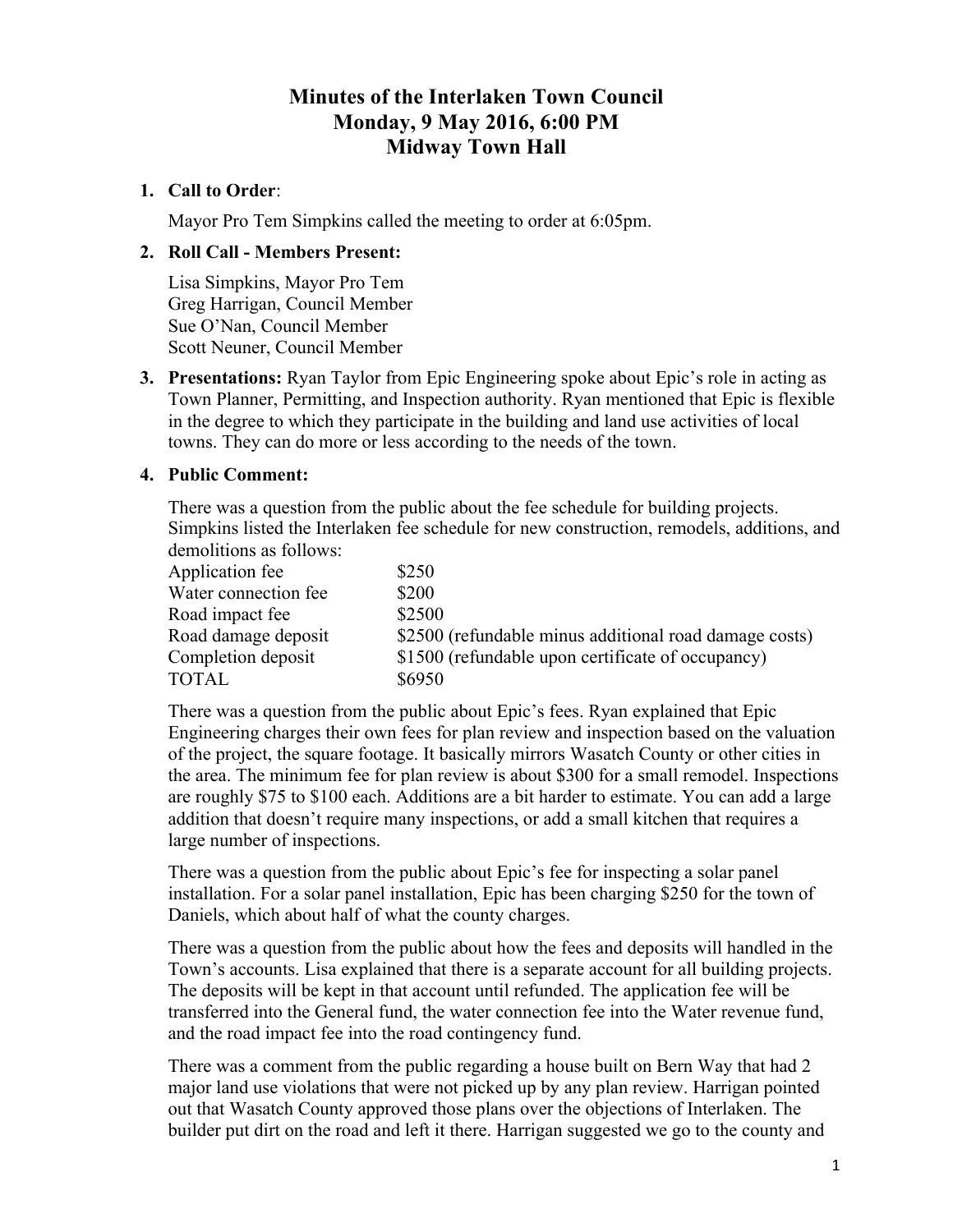seek a solution. Simpkins mentioned that any dirt left on the road represents a violation of Town Municipal code, so that we may be able to act on that. We did not take a deposit from the builder for that project.

## **5. Consent Agenda: None**

## **6. Approval of Agenda or Changes:**

The posted agenda was changed only in order, to move the appointment of mayor to earlier in the meeting.

**Motion:** Council Member Harrigan moved to approve the agenda as ammended. **Second:** Council Member O'Nan seconded the motion. **Discussion:** no discussion **Vote:** The motion was approved with the Mayor Pro Tem and the Council Members unanimously voting Aye.

# **7. Approval of 4/18/16 Council Meeting minutes:**

**Motion:** Council Member O'Nan moved to approve the 4/18/16 Regular Council Meeting minutes.

**Second:** Council Member Neuner seconded the motion.

**Discussion:** no discussion

**Vote:** The motion was approved with the Mayor Pro Tem and the Council Members unanimously voting Aye.

## **8. Appointment of Mayor & Announcement of Open Council Seat:**

Town Clerk Smith noted that a notice was sent out over 2 weeks ago announcing the open position for mayor. No applications have been received to date, well past the deadline. Fortunately Lisa Simpkins has agreed to stay on as mayor, upon approval of the Council. If approved, Lisa would serve as mayor until January  $1<sup>st</sup>$ , 2018. An election for mayor will be held in November 2017, to be seated January  $1<sup>st</sup>$  2018. If Lisa is appointed as mayor, it would open a vacant seat on the Town Council. In that case, an announcement will be sent out for the open position on the council.

**Motion:** Council Member Harrigan moved to approve Lisa Simpkins, Mayor Pro Tem as Interlaken Mayor.

**Second:** Council Member Neuner seconded the motion.

**Discussion:** no discussion

**Vote:** The motion was approved with Council Members Harrigan, O'Nan, and Neuner unanimously voting Aye.

## **9. A Contract Between Epic Engineering and Interlaken Assigning Epic Engr. to Serve as Town Planner for Interlaken:**

Mayor Simpkins opened the floor for discussion. There was a question from the public whether the Interlaken Town Attorney had reviewed the contract between Interlaken and Epic. Ryan pointed out that the "contract" that will be approved by the Interlaken Council is just a resolution assigning the role of Town Planner to Epic. This contract was written by the Interlaken attorney. There is another contract, originating from Epic, which stipulates the details of the agreement between Epic and Interlaken. This contract is currently under review by the Interlaken town attorney. Greg Cropper, from the public, noted that the expenses incurred by using Epic will be paid in full by the applicant, not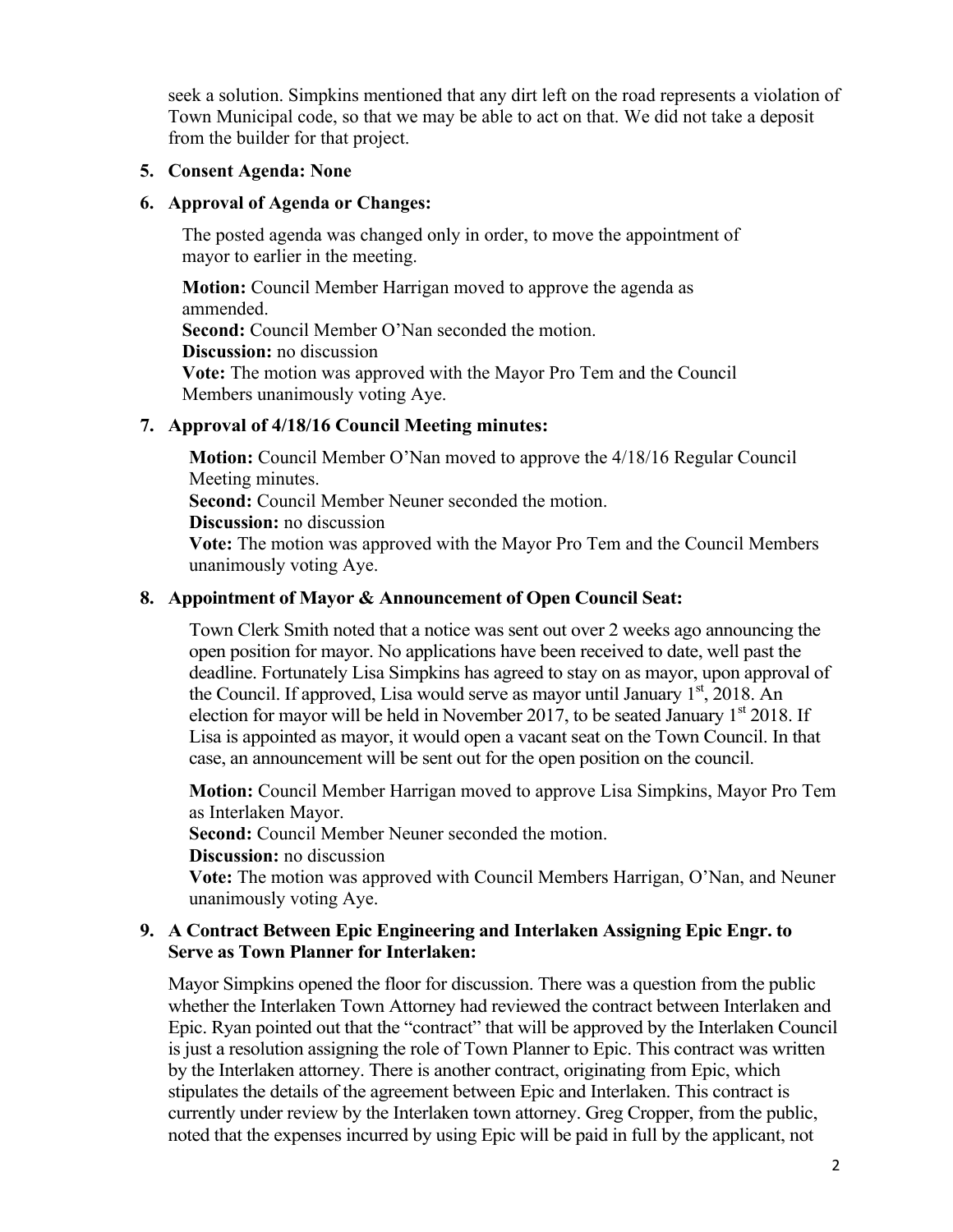the town. Harrigan pointed out that as a town, we don't have the expertise to do the plan reviews and inspections. We had to either use the County or go to an outside contractor, like Epic. Epic comes highly recommended, and seems to be as cost effective as any other solution.

A member of the public voiced their concerns about repeating the situation on Bern Way, where a builder violated the Town setbacks. Harrigan replied by saying that people cannot just bulldoze over us. The town has the final say over approval. Epic reviews the plans, and gives the town their recommendation. Interlaken will have its own Planning Commission, for which we need volunteers. Greg Cropper and Bob Marshall have already volunteered. Ryan pointed out that Epic works for the town. The town issues the permit, not Epic.

The contract was approved by the Council, and will be signed after adjournment of the meeting.

#### **10. A Resolution Approving the Interlaken Fee Schedule:**

Mayor Simpkins read the resolution to the group. The details of the schedule can be found in agenda item 4. from these minutes.

**Motion:** Council Member Harrigan moved to approve Resolution No. 2016-05-09 Establish Fee Schedule **Second:** Council Member Neuner seconded the motion. **Discussion:** no discussion **Vote:** The motion was approved with the Mayor and the Council Members unanimously voting Aye.

### **11. Call for Volunteers:**

The town is looking for volunteers for the Planning Commission, Road Committee, Water Committee, Fire Committee, and Neighborhood Watch. There is a sign-up sheet here at the meeting.

#### **12. Financial Matters:** None.

#### **13. Public Comment:** None.

### **14. Council Comments:**

Harrigan thanked all those in attendance for coming and suggested that they tell their neighbors about these volunteer committees. He feels Interlaken is the best neighborhood in the valley, but we need people to help out. It's too much work for a handful of people.

#### **15. Adjournment:**

Council Member O'Nan moved to adjourn the meeting. Council Member Neuner seconded the motion. The motion passed unanimously.

The meeting was adjourned at 6:29 PM.

The Public Hearing on Land Use will begin in 5 minutes. The Council Meeting will reconvene after the Public Hearing.